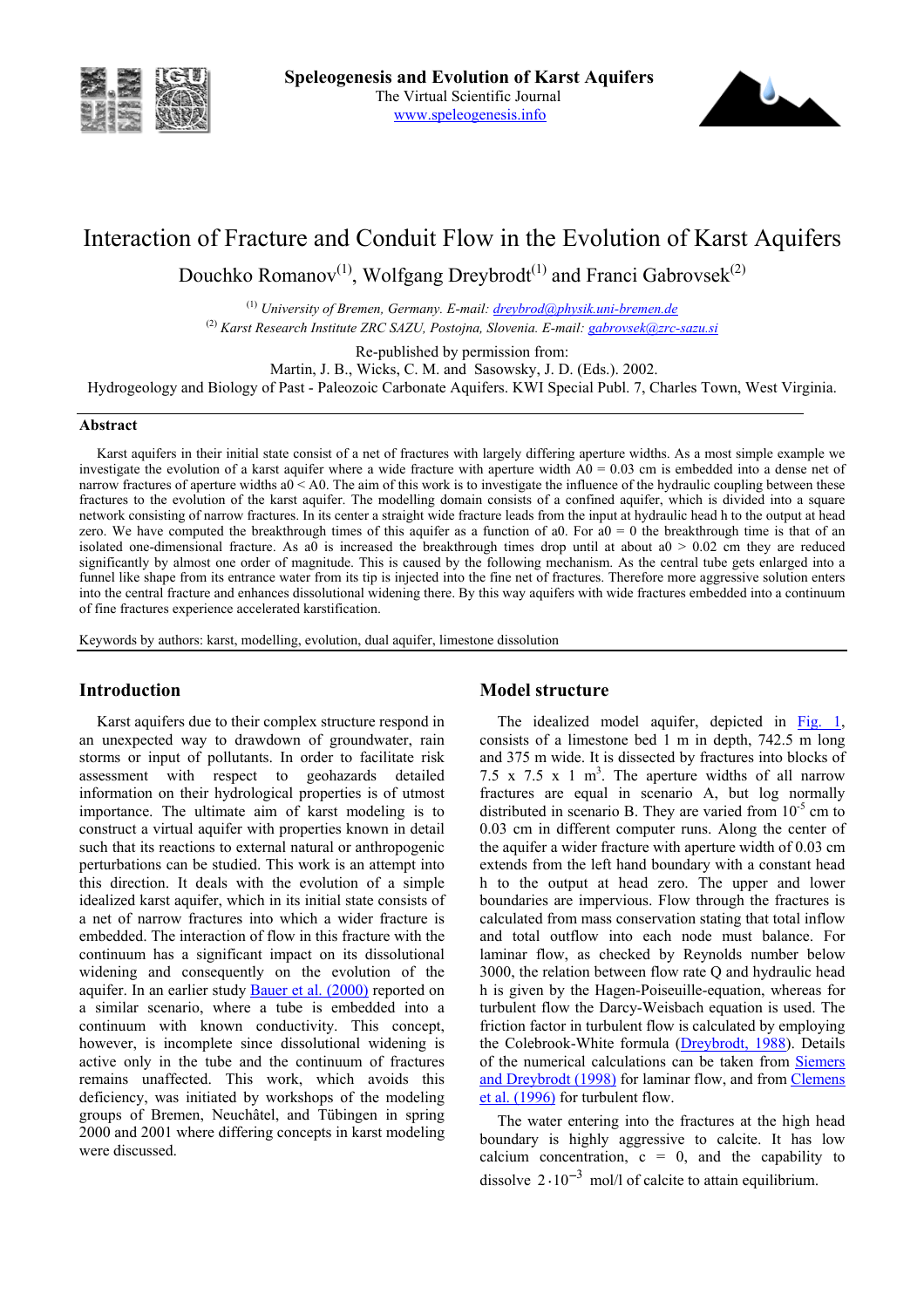

**Fig. 1.** Model domain with geometry of continuum fractures. The central fracture is shown by the solid line. The brackets indicate regions as discussed in the text.

Dissolutional widening is effective in all fractures of the system by the particular dissolution kinetics of limestone, which is linear for calcium-concentrations below 0.9  $c_{eq}$ and then switches to a nonlinear behaviour of fourth order. Details can be taken from Dreybrodt and Eisenlohr (2000). Rate constants employed here are  $k_1 = 4 \cdot 10^{-11}$ and  $k_4 = 4 \cdot 10^{-8}$  mmol cm<sup>-2</sup>s<sup>-1</sup>.

The scenario is typical for the early evolution of karst, when sufficient amounts of water are available to maintain the head. As the fractures widen flow increases and by a positive feedback loop a dramatic increase of flow causes a breakthrough event (Dreybrodt 1996, Dreybrodt and Gabrovsek, 2000). The runs are terminated at a flow rate of  $0.5 \text{ m}^3\text{s}^{-1}$ . Thereafter a constant recharge boundary condition must be used.

### **Results**

In the first set of scenarios A and B the head at the input is chosen as 100 m. This is extremely high and related to situations as they occur on dam sites in karst regions. The model domain then corresponds to a bed of karstifiable rock extending below the dam. Fig. 2 depicts the evolution of flow through the exit of the wide center fracture for various values of the fracture aperture widths in the continuum for scenario A. In all cases flow increases slowly until a dramatic increase occurs which marks breakthrough. Fig. 3 demonstrates these breakthrough times as a function of the fracture aperture widths of the continuum. For very low values the central fracture is isolated because exchange of flow between this fracture and the continuum can be neglected. The breakthrough time therefore is close to that of a single isolated fracture. As the fracture aperture widths of the continuum increase the central fracture loses flow into the continuum. As a consequence the flow of aggressive solution into its input increases and breakthrough time is reduced. When all fractures have even aperture widths of 0.03 cm flow is directed along each fracture and exchange of flow between them is excluded. Therefore each fracture behaves like a single isolated fracture and they all have common breakthrough. This explains the behaviour of breakthrough times in Fig. 3. For scenario B breakthrough times are almost identical.



**Fig. 2.** Scenario A: Flow rates through the central conduit as a function of time. The numbers on the breakthrough curves denote the aperture widths of the continuum fractures. The horizontal line separates the regions of laminar and turbulent flow.



**Fig. 3.** Breakthrough times for Fig. 2 as a function of aperture widths of the continuum fractures. ■ scenario A, ▼ scenario B.

The evolution of the karst aquifer for both a continuum of equal aperture widths  $a_0 = 0.02$  cm and for a continuum with log normally distributed widths with average  $a_0 =$ 0.02 cm and  $\sigma = 0.01$  cm is illustrated by Fig. 4. During the first 80 years a conduit propagates downstream along the central channel until breakthrough occurs after 90 years. From the head distribution one visualizes that flow is concentrated to the central conduit first and then enters into the continuum. This causes fast widening of neighbouring continuum fractures. After 90 years a fan starts to develop propagating uphead into the aquifer. After flow has become turbulent the pressure distribution changes and becomes more evenly distributed with higher gradients at the input. Therefore neighbouring fractures experience fast widening and now a fan of fractures expands downhead. The behaviour of the aquifer with statistically distributed aperture widths is similar but deviates in details. Due to the statistic distributed pathways with wider average aperture widths occur.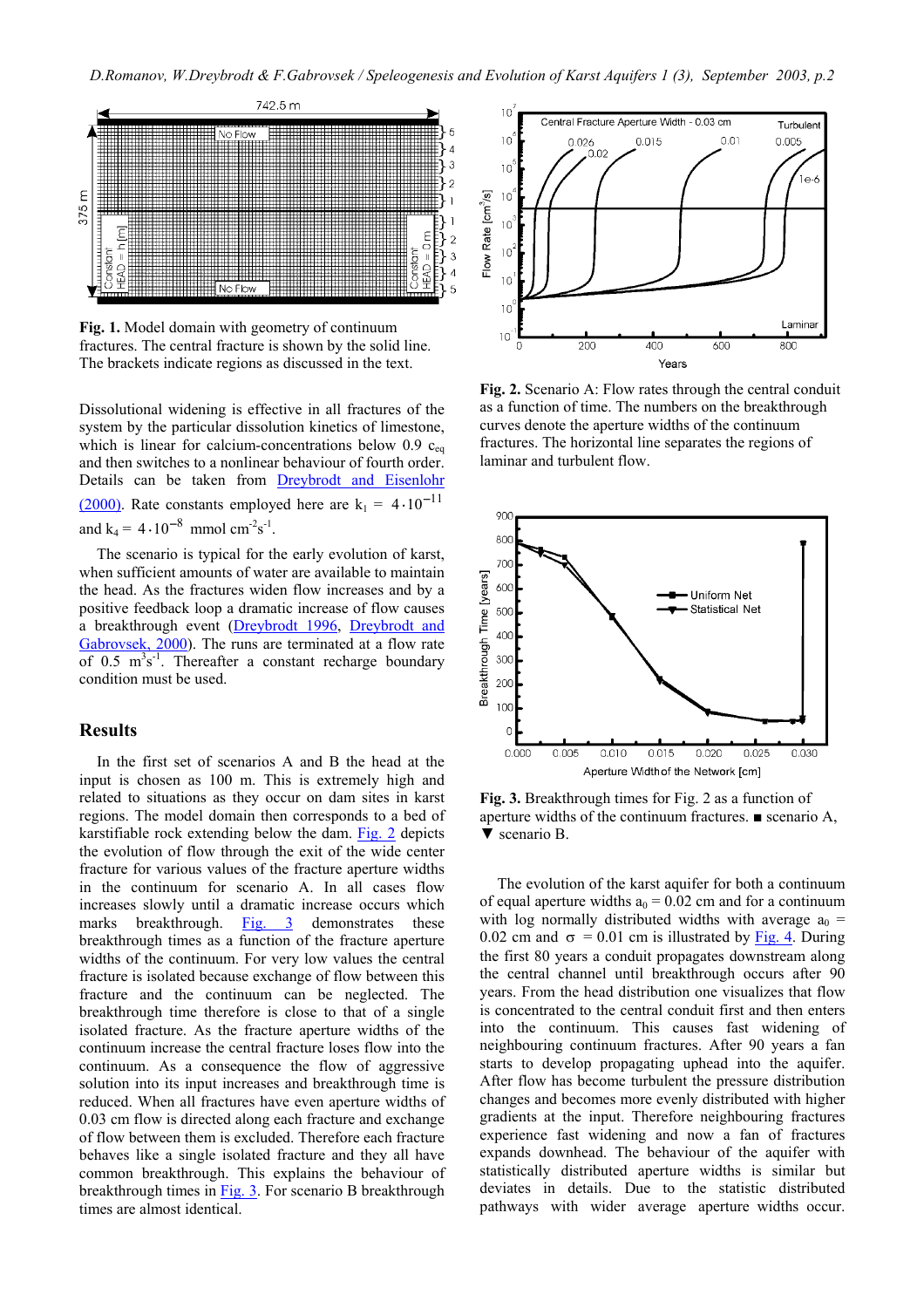

**Fig. 4.** Evolution of conduits for scenarios A and B. The bar code for fracture widths in centimeters is shown in the second section of scenario A. The head distribution is illustrated by lines of constant head in steps of 5 m.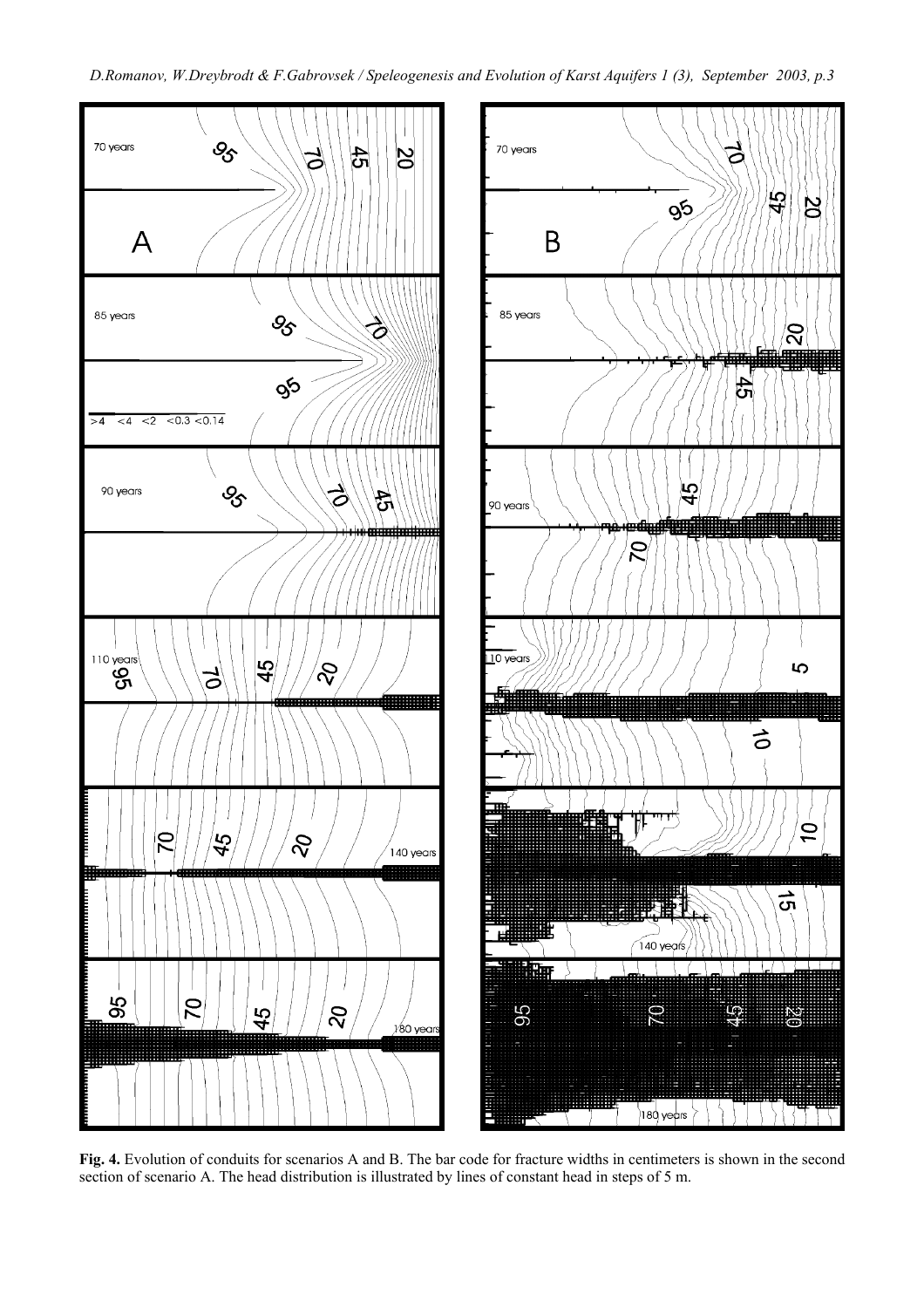Therefore alternative small channels grow from the input. They cause a redistribution of heads towards the central conduit. This directs the growth of these channels towards the central conduit. Therefore a net of such conduits is integrated in addition.

The mechanisms determining the evolution of the aquifer are also reflected by the profiles of flow rate, aperture widths, and concentration along the central conduit. These are shown by Fig. 5 for scenario A at various times. We first discuss the evolution during the first 80 years. The profiles are depicted from 10 to 80 years in steps of 10 years. During this time the conduit propagates downhead and loses flow into the continuum. This can be seen from  $Fig. 5a$ , showing a significant decrease of flow rates at the not yet widened constriction of the central conduit. The location of this constriction is seen in Fig. 5b which shows the corresponding profiles of the aperture widths. The calcium concentrations illustrated by Fig. 5c increase linearly along the conduit until at its constriction they reach a stable value. This behaviour is in contrast to that of an isolated conduit, where the concentration rises steeply and attains a value close to equilibrium after a very short distance from the input at all times until breakthrough (Dreybrodt, 1996). The reason is that due to the loss of water into the continuum much more aggressive water flows into the central conduit. To show this difference we have performed at each timestep a calculation of the flow through the central channel, when all its connections to the continuum were cut. The full squares on the curves show the much smaller amount of flow. Only one point need to be given since for the central conduit isolated by this way flow remains constant along its length.

From 80 to 90 years the profiles are shown in steps of 2 years. During this time the exit opens quickly and a high amount of flow is lost into the continuum, where this attraction of flow with water of comparably low concentration creates the fan of parallel conduits. At 90 years flow becomes turbulent. The concentrations drop to low values along the entire conduit and dissolutional widening becomes even along the conduit. The profiles are shown in steps of ten years. The evolution of the fan which propagates uphead is reflected by the step like profiles which indicate loss of flow into these parallel conduits. At 140 years an increase of flow is observed at the input. It results from the fan propagating downhead. This fan grows quickly and after sufficient time conquers the entire domain.

This complex behavior of aquifer evolution occurs, when the aperture widths in the continuum are close to that of the middle fracture. If this is not the case the central fracture evolves as a single conduit. But, because of the low aperture widths in the continuum, dissolution is restricted such that the timescales of the evolution of the parallel fans are much longer than the time needed for the evolution of the central fracture. Shortly after breakthrough the condition of constant head breaks down. Therefore no time is left for the generation of conduits in the continuum.



**Fig. 5.** Profiles of a) flow rate, b) aperture widths and c) concentration along the central conduit at various times. See text.

We now turn to the case of low hydraulic head in the order of meters, to model natural karstification. In this case breakthrough times are significantly longer, in the order of ten thousands of years. We have performed runs for a head of 3 m leaving everything else unchanged for both the uniform and the statistical case. A channel propagates downhead and reaches the exit after 45000 years. After this breakthrough event concentration along this channel drops and widening is even and close to the maximal rates. The further time until breakdown of constant head conditions is too short to allow the evolution of a fan of conduits at the exit.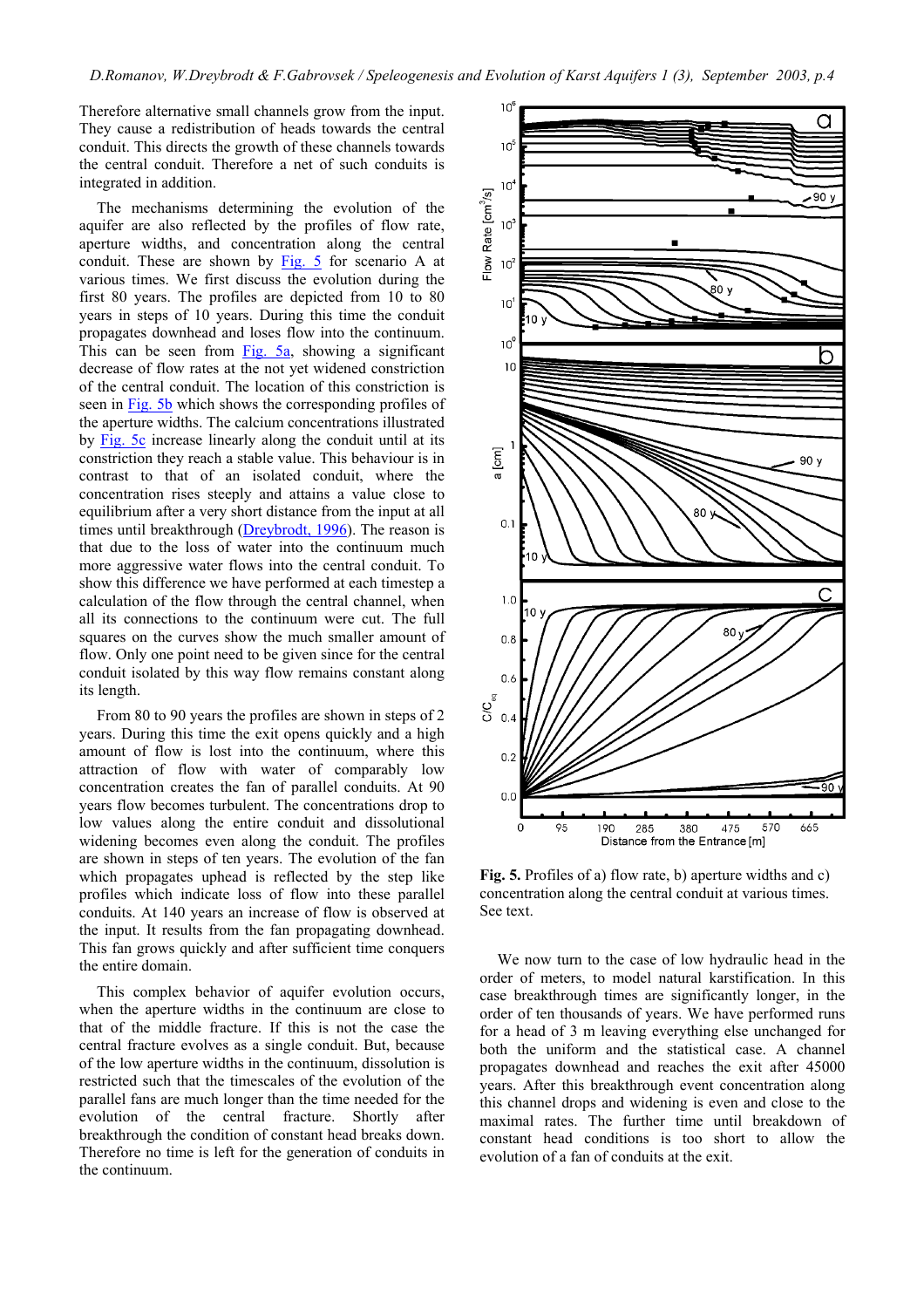## **Discussion**

We first consider the evolution of aquifers under extremely high hydraulic heads, e.g. dam sites. In Fig. 6 we have plotted the flow rates at the exit fractures for scenario A from Fig. 4. Curve 0 shows the evolution of flow rates in the central fracture. Curves 1 to 5 depict the flow which emerges from the segments 1 to 5 as illustrated by Fig. 1. During the first 80 years curves 1 to 5 are identical. This shows that flow is evenly distributed at the exits. One may also visualize this from the head distribution in Fig. 4. Most of this flow originates from flow through the central conduit, which is lost into the continuum (see Fig. 4a). This solution enters into the continuum with high calcium concentration and is not very effective to widen the fractures there. Enhancement of widening, compared to an isolated channel is effective only in the tube. Therefore one would expect that switching off dissolutional widening in the continuum will not change breakthrough time. We have performed such runs and indeed have found no change. We have to consider, however, that in scenario A all fractures have equal aperture widths. In case B with statistically distributed aperture widths the situation is similar during the first 70 years. Then the exit fan starts to develop due to alternative, more favourable pathways. Nevertheless, our results show that until close to breakthrough dissolutional widening in the continuum is not of significant importance in the evolution of the aquifer. Therefore in this time domain models which neglect widening in the continuum (Bauer et al., 2000) are acceptable approximations.

After breakthrough flow becomes turbulent and is concentrated to the central conduit and to the fan in section 1. There is only little flow in all the other sections, as illustrated by the steep drop of curves 1 to 5. This flow is laminar everywhere. As one can see from the pressure distribution from 110 to 140 years in Fig. 4, flow in the outer fractures is mainly directed along these and there is little exchange to neighbouring ones. Dissolutional widening is therefore slow in this region. The further behaviour is governed by dissolutional widening of the fractures close to the central region. It is obvious that this cannot be modelled if one neglects widening in the continuum.

Now we turn to the case of low hydraulic heads as usual in nature. Under such conditions dissolutional widening is restricted to the central channel. After breakthrough the time needed to create fans is much longer than the time available until the hydraulic head breaks down and further evolution is governed by constant recharge through the central channel. The reason for the different behaviour under high and low hydraulic heads results from the fact that dissolutional widening at the exit of a fracture is proportional to  $h^{n/n-1}$  whereas flow is proportional to h (Dreybrodt, 1996, Dreybrodt and Gabrovsek, 2000). With  $n = 4$ , as used in our model runs, dissolutional widening at the exits drops by factor of 0.009 when the head changes from 100 m to 3 m. After breakthrough dissolution rates on the central conduit are maximal and even, independent of hydraulic head. By this way the time scales of evolution in the conduit and in the

continuum of narrow fractures are similar under high heads but become significantly different when the head drops.

In summary we state that modelling of natural karst aquifers containing prominent fractures embedded into a continuum of narrow fractures shows an enhancement of karstification by loss of water from the prominent fractures into the continuum, and evolution of the aquifer proceeds by widening of the prominent fractures. In this case dissolutional widening in the continuum has little influence.

Under high hydraulic heads and moderate differences between the aperture widths of the prominent fractures and those of the continuum this is no longer the case. Especially when modelling the evolution of karst conduits below dam sites models neglecting dissolution in the continuum (Bauer et al, 1999) may underestimate risks.



**Fig. 6.** Time dependence of flow rates at the exit of the central conduit (curve 0), and of the flow rates exiting from sections 1 to 5 as depicted in  $Fig. 1$  (curves 1 to 5).

### **References**

- Bauer S., Liedl R. and Sauter M. 2000. Modelling of karst development considering conduit matrix exchange flow. In: F.Stauffer, W.Kinzelbach, K.Kovar, and E.Hoehn (Eds.), Calibration and reliability in ground water modelling. IAHS publication 265, 10-15.
- Bauer S., Birk S., Liedl R. and Sauter M. 1999. Solutionally enhanced leakage rates of dams in Karst regions, In: A.N.Palmer, M.V.Palmer and I.Sasowsky D. (Eds.), Karst Modelling. Karst Water Institute, Special Publication 5.
- Clemens T., Hückinghaus D., Sauter M., Liedl R. and Teutsch G. 1996. A combined continuum and discrete network reactive transport model for the simulation of karst development. In: Calibration and Reliability in Groundwater Modelling. IAHS Publ, 237, Colorado, pp. 309-318.
- Dreybrodt W. 1988. Processes in karst systems Physics, Chemistry and Geology. Springer: Berlin, New York, Heidelberg.